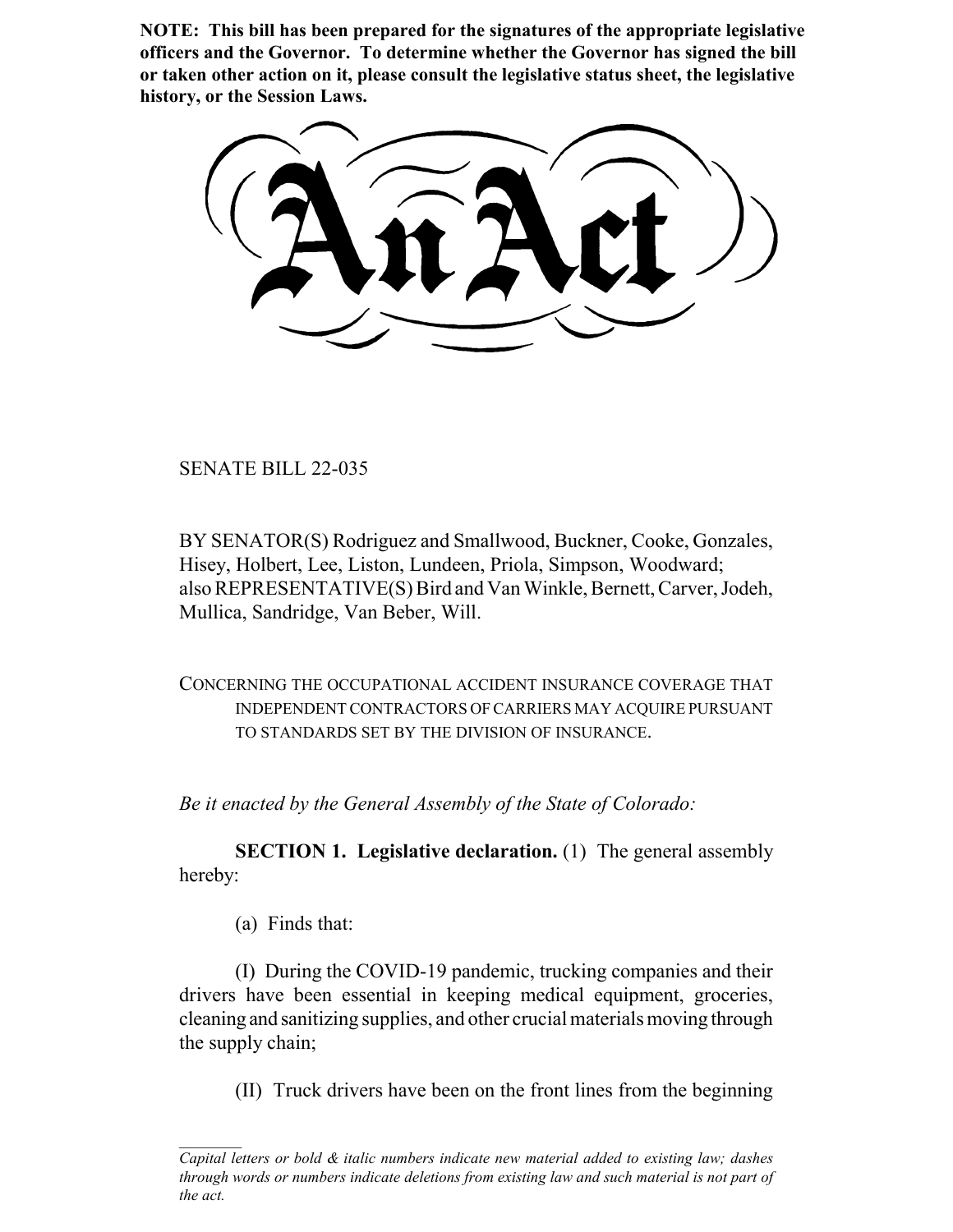of this crisis, making critical deliveries to address the everyday needs of the public and keep the state's economy going;

(III) It has been very difficult for truck drivers to remain safe, particularly at the start of the pandemic, and while many workers in other sectors of the economy have been able to operate remotely or stay home, truck drivers cannot; and

(IV) By performing their duties, truck drivers have placed themselves at risk for the greater good, many have fallen sick, and some have tragically passed away;

(b) Determines that:

(I) Like other small businesses, those in the trucking industry have been hard hit, especially small, one-truck, one-person businesses known as owner-operators;

(II) Owner-operators are independent contractors who own and operate their own trucks and transport goods and freight for shippers or under contract with another trucking operator or business;

(III) A large percentage of these small trucking owner-operators are minority or disadvantaged businesses, and as independent businesses, these owner-operators are responsible for all business-related expenses, including occupational accident insurance;

(IV) The higher costs of conducting business during the COVID-19 pandemic, along with greater uncertainty as to freight volumes and lower freight rates for many of these small owner-operators, have hurt both cash flow and the bottom line for these small owner-operators, many of whom are facing possible loss or closure of their businesses without some assistance; and

(V) As the pandemic continues in 2022, the state and the economy will continue to be heavily dependent on the trucking industry and small owner-operators, and without some action, Colorado may lose more of these small businesses due to the financial strains that have been placed upon them during this time; and

## PAGE 2-SENATE BILL 22-035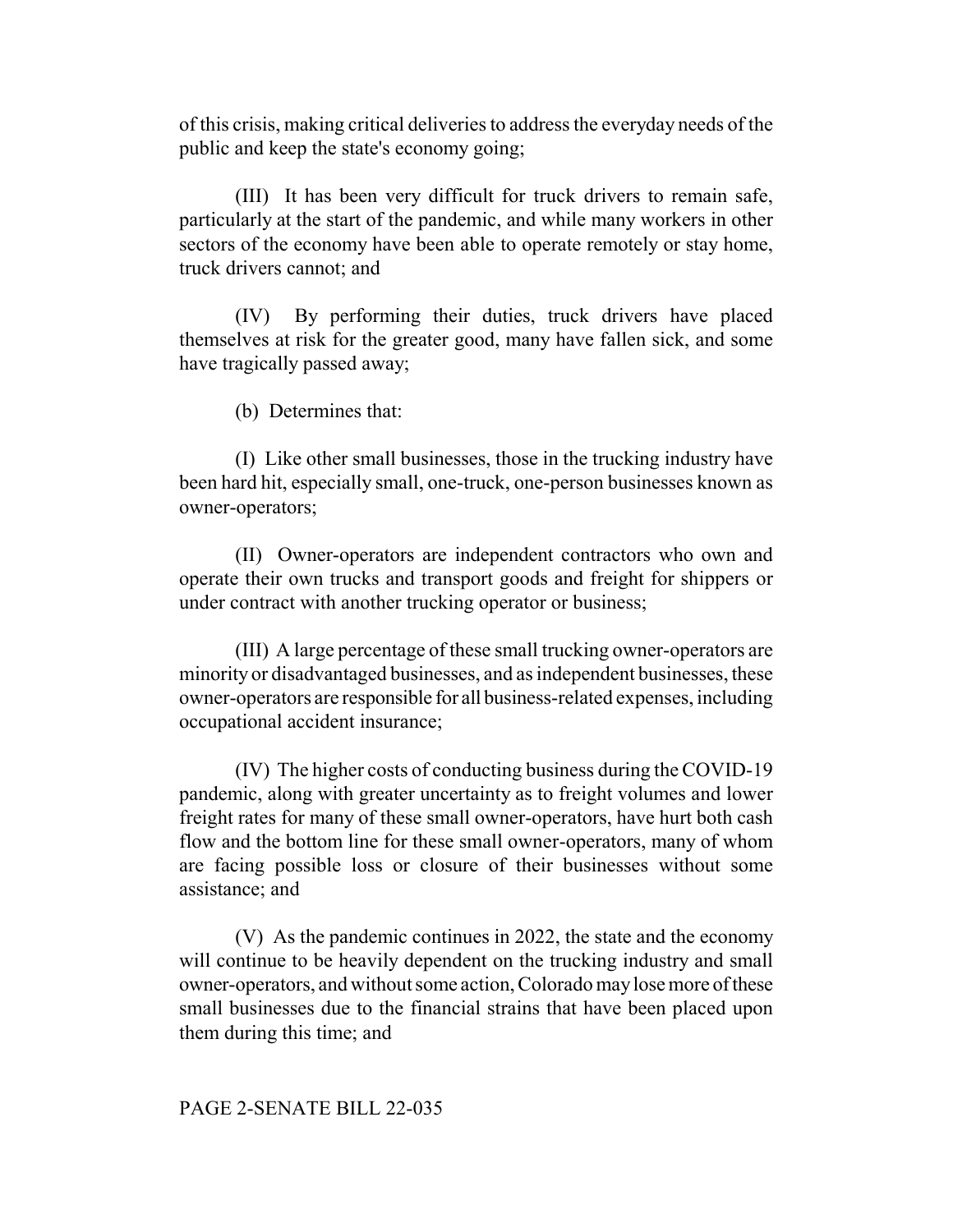(c) Declares that:

(I) To alleviate some of the financial stress on these small independent trucking businesses, it is critical that they have access to an affordable insurance option for work-related injury coverage;

(II) This option, occupational accident insurance, is readily available in other states, but due to restrictions in current Colorado law, similar affordable policies cannot be offered in Colorado unless a change is made to the law;

(III) Occupational accident insurance is a product that ensures the protection of and affordability for these small, often minority-owned, businesses as they establish themselves and potentially grow their footprint in Colorado; and

(IV) Having access to an occupational accident insurance product allows these small trucking companies to compete in neighboring states that already provide access to this important insurance product.

**SECTION 2.** In Colorado Revised Statutes, 40-11.5-102, **amend**  $(5)(a.5)$  introductory portion,  $(5)(b)$  introductory portion,  $(5)(b)(II)$ , and (5)(d); **repeal** (5)(e); and **add** (6) as follows:

**40-11.5-102. Lease provisions - definitions - rules.** (5) (a.5) if an operator of a commercial vehicle as defined in section 42-4-235  $(1)(a)(I)(B)$ , obtains similar coverage pursuant to this subsection (5), then the operator:

(b) For purposes of As USED IN this subsection  $(5)$ , "similar coverage" MEANS:

(II) For services performed by operators of commercial vehicles,  $\alpha s$ defined in section  $42-4-235(1)(a)(I)(B)$ , means insurance benefits defined in subsection  $(5)(b)(I)$  of this section. The specifications of the insurance, including minimum thresholds for coverage and the amount, if any, of any deductibles or copayments, must meet or exceed the standards set, by rule, by the division of insurance in the department of regulatory agencies AN OCCUPATIONAL ACCIDENT INSURANCE POLICY THAT PROVIDES A MINIMUM AGGREGATE POLICY LIMIT OF ONE MILLION FIVE HUNDRED THOUSAND

PAGE 3-SENATE BILL 22-035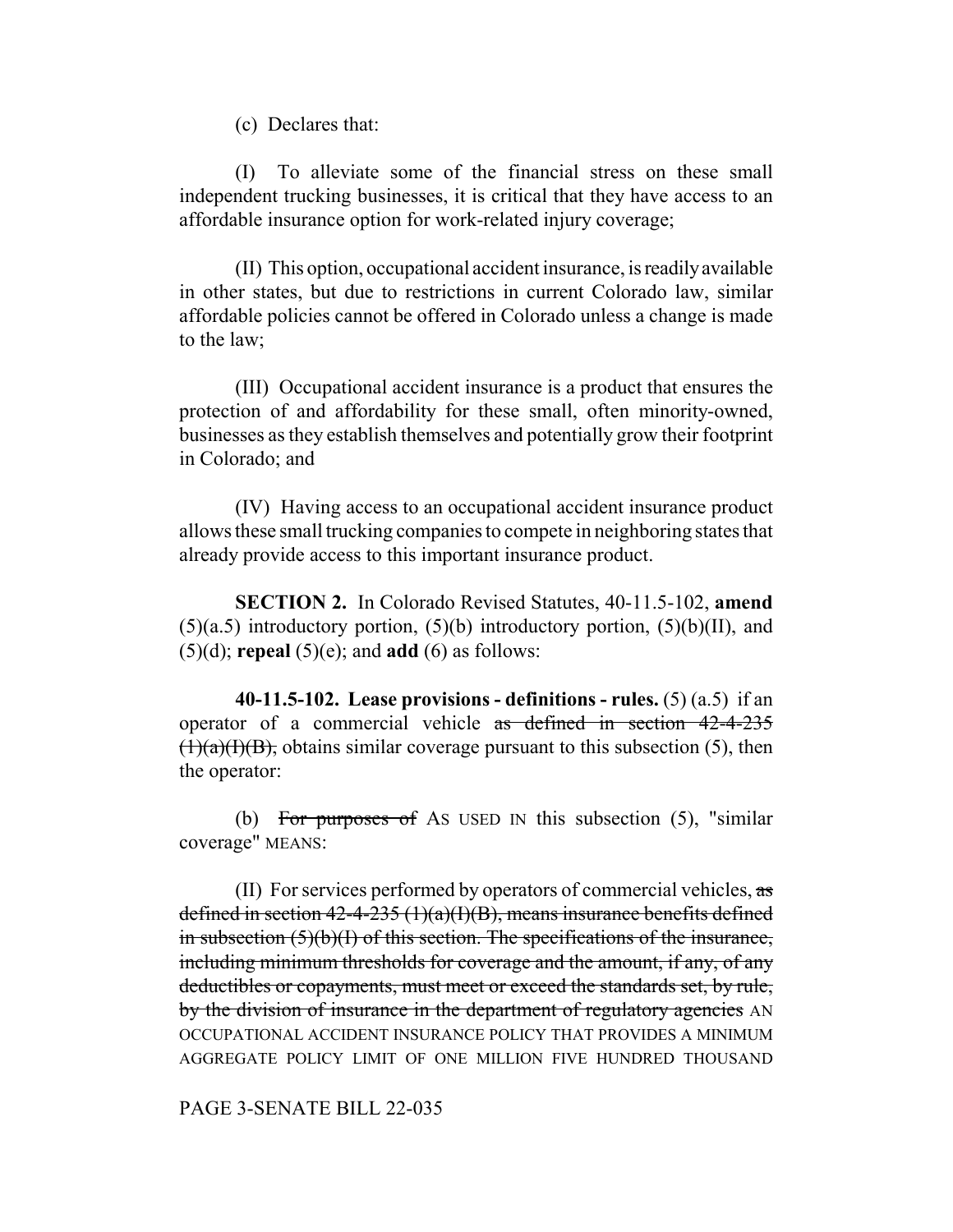DOLLARS FOR ALL BENEFITS PAID FOR THE BENEFIT OF THE OPERATOR, INCLUDING MEDICAL, TEMPORARY AND PERMANENT DISABILITY, DEATH AND DISMEMBERMENT, AND SURVIVOR BENEFITS.

(d) Notwithstanding any other law, if an operator of a commercial vehicle, as defined in section  $42-4-235$   $(1)(a)(I)(B)$ , a motor carrier, or a contract carrier obtains similar coverage pursuant to this subsection (5), articles 40 to 47 of title 8 do not apply.

(e) The commissioner of insurance in the division of insurance in the department of regulatory agencies shall promulgate rules establishing the minimum coverages for benefits under an occupational accident policy under this subsection (5).

(6) (a) AS USED IN THIS SECTION:

(I) "COMMERCIAL VEHICLE" HAS THE SAME MEANING AS SET FORTH IN SECTION 42-4-235  $(1)(a)(I)(B)$ .

(II) "OPERATOR" MEANS THE OPERATOR OF A COMMERCIAL VEHICLE:

(A) WHO OWNS, IS PURCHASING, OR IS LEASING THE COMMERCIAL VEHICLE FROM ANY PERSON OTHER THAN THE MOTOR CARRIER; AND

(B) IS THE SOLE PROPRIETOR, OWNER, OR PARTNER OF AN APPLICABLE ENTITY; A SHAREHOLDER OF A CORPORATION WHERE THERE ARE NO MORE THAN TWO SHAREHOLDERS OF THE CORPORATION; OR A MEMBER OF THE APPLICABLE ENTITY.

(b) FOR THE PURPOSES OF SUBSECTION  $(6)(a)(II)$  OF THIS SECTION, THE OWNERSHIP, PURCHASE, OR LEASING OF A COMMERCIAL VEHICLE BY AN APPLICABLE ENTITY IS DEEMED OWNERSHIP, PURCHASE, OR LEASING OF THE COMMERCIAL VEHICLE BY THE SOLE PROPRIETOR, OWNER, OR PARTNER OF AN APPLICABLE ENTITY; A SHAREHOLDER OF A CORPORATION WHERE THERE ARE NO MORE THAN TWO SHAREHOLDERS OF THE CORPORATION; OR A MEMBER OF THE APPLICABLE ENTITY.

**SECTION 3. Act subject to petition - effective date.** This act takes effect at 12:01 a.m. on the day following the expiration of the ninety-day period after final adjournment of the general assembly; except

## PAGE 4-SENATE BILL 22-035